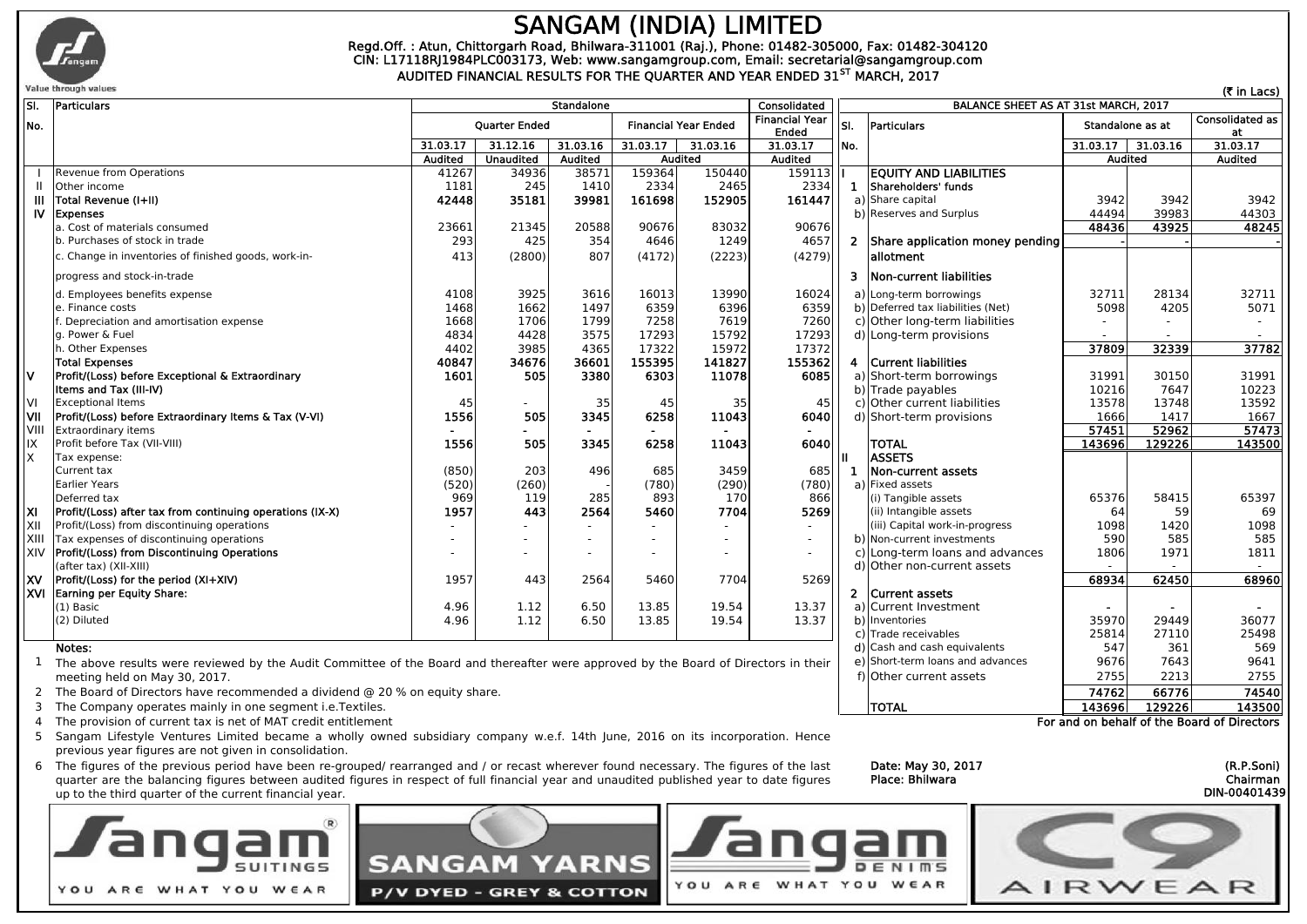# AUDITOR'S REPORT ON QUARTERLY STANDALONE FINANCIAL RESULTS AND YEAR TO DATE RESULTS OF THE COMPANY PURSUANT TO THE REGULATION 33 OF THE SEBI (LISTING OBLIGATIONS AND DISCLOSURE REQUIREMENTS) REGULATIONS, 2015

To Board of Directors M/s Sangam (India) Ltd. **Bhilwara** 

We have audited the accompanying Statement of Standalone Financial Results of M/S.SANGAM (INDIA) LIMITED ("the company"), for the quarter ended 31<sup>st</sup> March, 2017 and year to date results for the year 1<sup>st</sup> April, 2016 to 31<sup>st</sup> March 2017 ("the Statement"). being submitted by the Company pursuant to the requirement of Regulations 33 of the SEBI (Listing Obligations and Disclosure Requirements) Regulations, 2015.

This Statement, which is the responsibility of the Company's Management and approved by the Board of Directors, has been prepared on the basis of related financial statement which is in accordance with the Accounting Standards prescribed under section 133 of the Companies Act, 2013 read with relevant rules issued there under and other accounting principles generally accepted in India. Our responsibility is to express an opinion on the Statement based on our audit of such standalone financial statement.

We conducted our audit in accordance with Standards on Auditing issued by The Institute of Chartered Accountants of India. Those Standards require that we plan and perform the audit to obtain reasonable assurance about whether the Statement is free of material misstatement(s).

An audit involves performing procedures to obtain audit evidence about the amounts and the disclosures in the Statement. The procedures selected depend on the auditor's judgment, including the assessment of the risk of material misstatement of the statement, whether due to fraud or error. In making those risk assessments, the auditor considers internal control relevant to the company's preparation and fair presentation of the statement in order to design audit procedures that are appropriate in the circumstances. but not for the purpose of expressing an opinion on the effectiveness of the company's internal control. An audit also includes evaluating the appropriateness of accounting policies used and the reasonableness of the accounting estimates made by the Management, as well as evaluating the overall presentation of the statement.



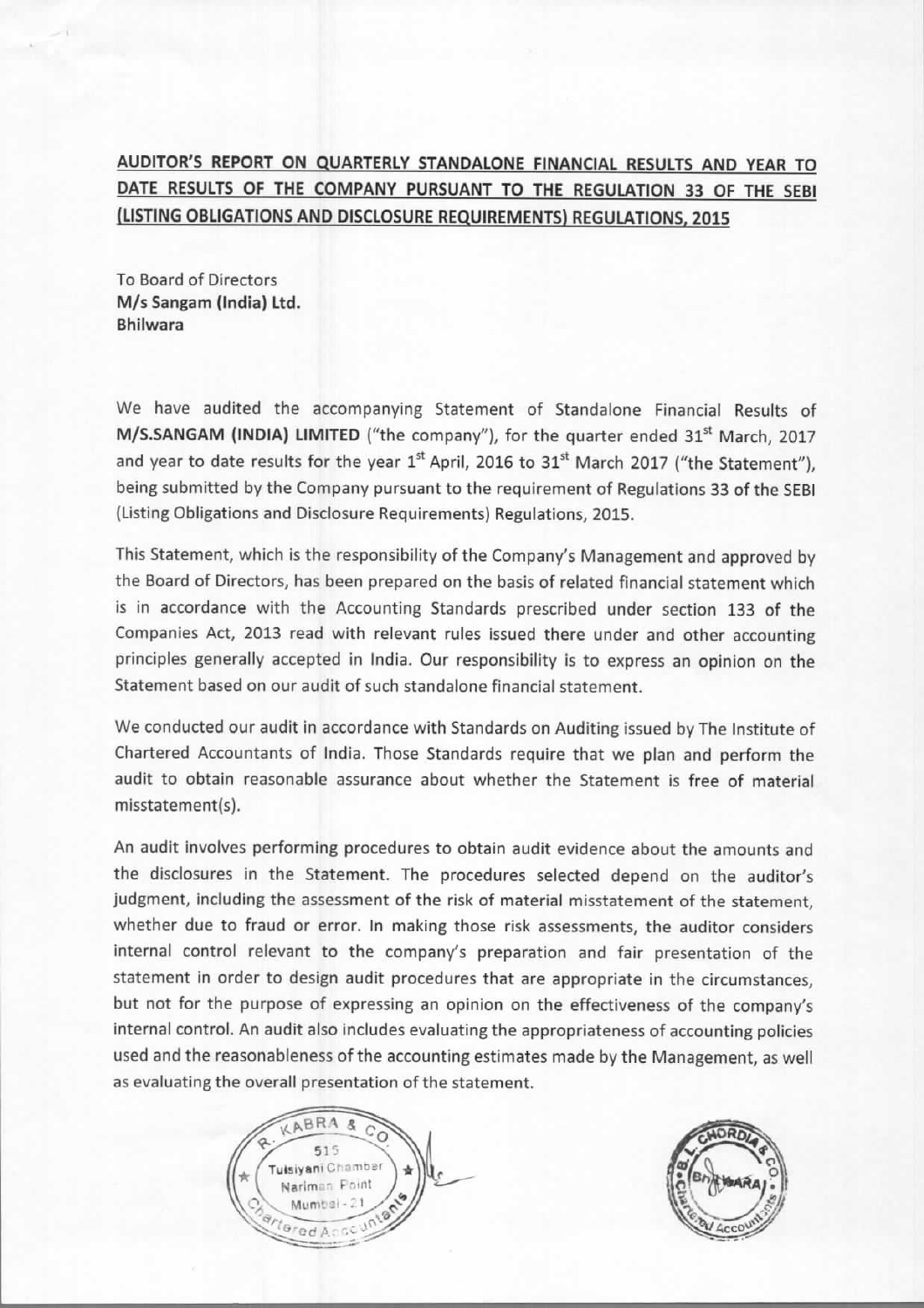An audit includes examining on a test basis, evidence supporting amounts disclosed in the Statement. An audit also includes evaluating the appropriateness of the accounting policies used and the reasonableness of the significant accounting estimates made by the Management, as well as evaluating the overall presentation of the Statement. We believe that the audit evidence we have obtained is sufficient and appropriate to provide a basis for our audit opinion.

In our opinion and to the best of our information and according to the explanation given to us, the Statement:

- $(i)$ is presented in accordance with the regulation 33 of the SEBI (Listing Obligations and Disclosure Requirements) Regulations, 2015; and
- $(ii)$ gives true and fair view in conformity with the aforesaid Statement and other accounting principles generally accepted in India, of the net profit and other financial information of the company for the quarter ended 31<sup>st</sup> March, 2017 and year ended 31st March, 2017.

The statement includes the results for the Quarter ended 31<sup>st</sup> March 2017 being the balancing figure between audited figures in respect of full financial year and the published year to date figure up to the third quarter of the current financial year which were subject to limited review by us.

## For R. Kabra & Co. **Chartered Accountants** (Firm Registration No.104502W)

(R L Kabra) Partner Membership No. 016216 Camp: Bhilwara Date: 30<sup>th</sup> May , 2017



For B L Chordia & Co. **Chartered Accountants** (Firm Registration No.000294C)

(B L Chordia) Partner Membership No. 010882 Place: Bhilwara Dated: 30<sup>th</sup> May, 2017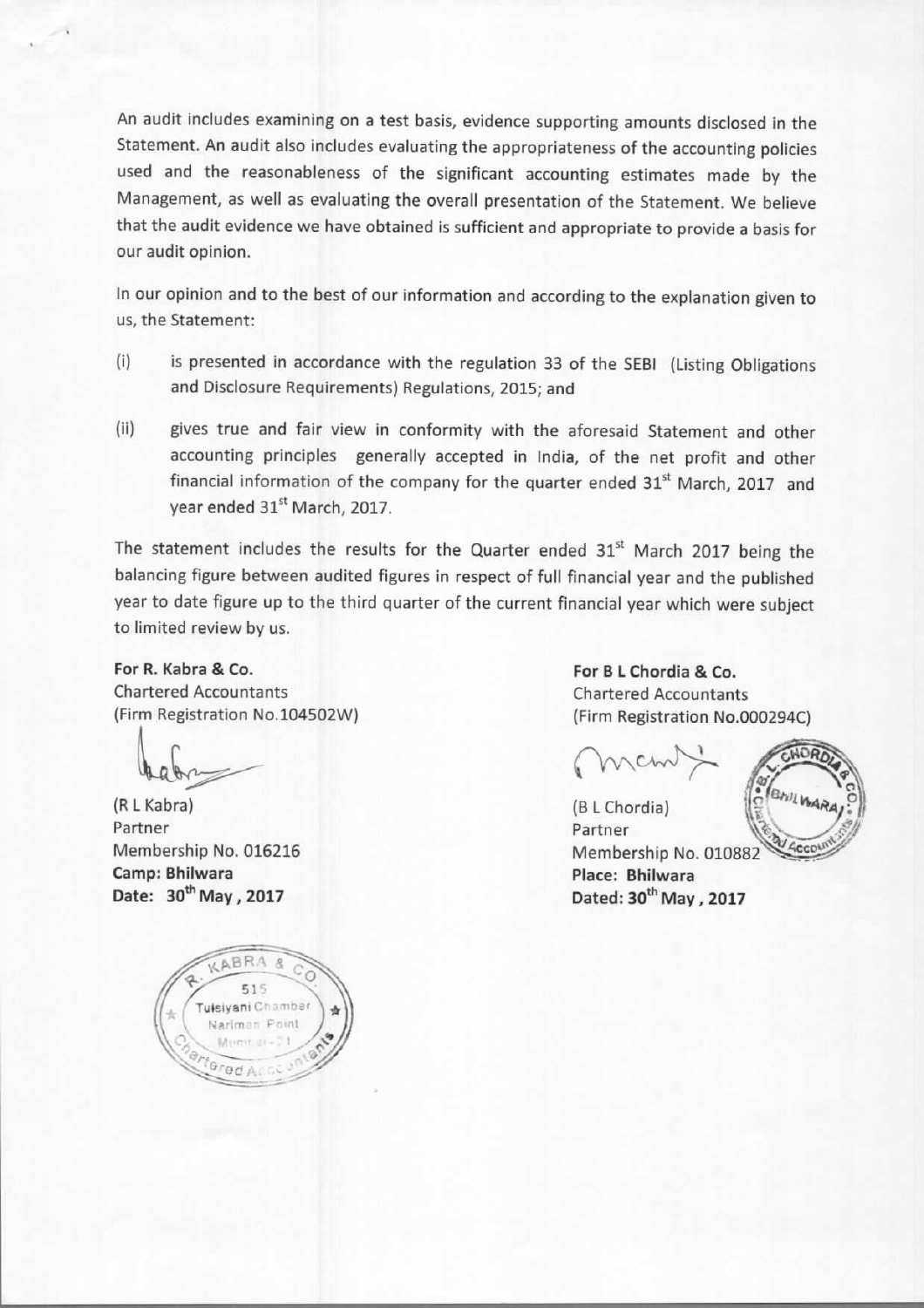#### AUDITOR'S REPORT ON CONSOLIDATED FINANCIAL RESULTS FOR THE YEAR OF THE COMPANY PURSUANT TO THE REGULATION 33 OF THE SEBI (LISTING **OBLIGATIONS AND DISCLOSURE REQUIREMENTS) REGULATIONS, 2015**

To Board of Directors M/s Sangam (India) Ltd. **Bhilwara** 

We have audited the accompanying Consolidated Financial Results of M/S. Sangam (India) Limited ("the company"), and its subsidiary company for the year ended on 31<sup>st</sup> March 2017, attached herewith, being submitted by the company pursuant to the requirement of Regulation 33 of SEBI (Listing Obligations and Disclosure Requirements) Regulations, 2015.

This Statement, which is the responsibility of the Parent's Management and approved by the Board of Directors, has been compiled from the related consolidated financial statements which are prepared in accordance with the recognition and measurement principles laid down in Accounting Standard for Financial Reporting (AS 25), mandated under section 133 of the Companies Act, 2013 read with relevant rules issued under or by the Institute of Chartered Accountants of India, as applicable and other accounting principles generally accepted in India. Our responsibility is to express an opinion on the statement based on our audit of such consolidated financial statement.

We conducted our audit in accordance with the auditing standards generally accepted in India. Those standards require that we comply with ethical requirements and plan and perform the audit to obtain reasonable assurance about whether the financial results are free of material misstatement(s).

An audit involves performing procedures to obtain audit evidence about the amounts and the disclosures in the statement. The procedures selected depend on the auditor's judgment, including the assessment of the risk of material misstatement of the statement, whether due to fraud or error. In making those risk assessments, the auditor considers internal control relevant to the company's preparation and fair presentation of the statement in order to design audit procedures that are appropriate in the circumstances, but not for the purpose of expressing an opinion on the effectiveness of the company's internal control. An audit also includes evaluating the appropriateness of accounting policies used and the reasonableness of the accounting estimates made by the Management, as well as evaluating the overall presentation of the statement.

We believe that the Audit evidence obtained by us is sufficient and appropriate to provide a basis for our audit opinion.